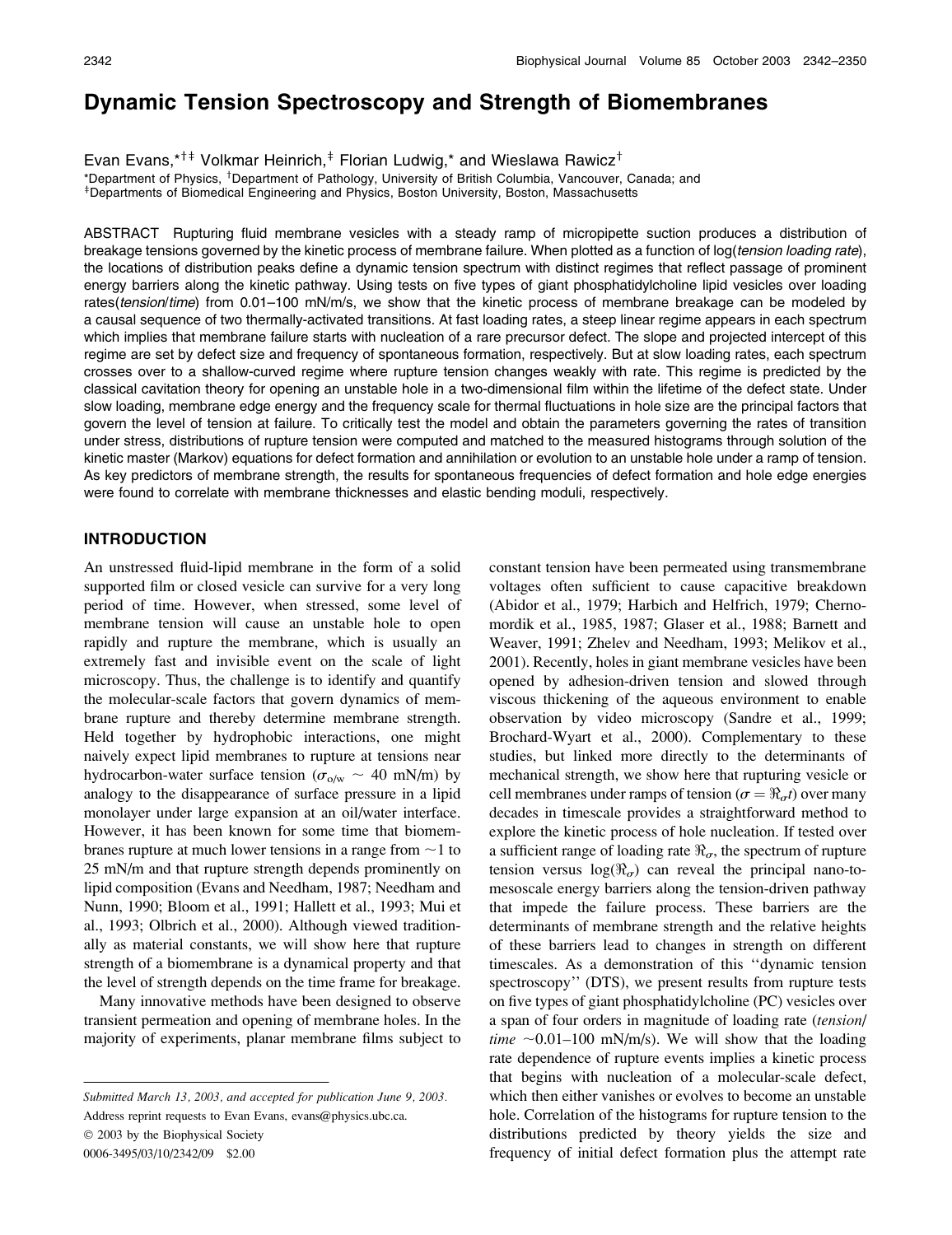and hole edge energy that govern passage of the final barrier to catastrophic failure.

## MATERIALS AND METHODS

#### Lipids and vesicle preparation

Fluid membrane vesicles were made from five diacyl PC lipids: saturated 1,2-tridecanoyl-sn-glycero-3-phosphocholine (diC13:0) DTPC; cis unsaturated 1-stearoyl-2-oleoyl-sn-glycero-3- phosphocholine (C18:0/1) SOPC; 1,2-dioleoyl-sn-glycero-3-phosphocholine (diC18:1) DOPC; 1,2-dilinoleoyl-sn-glycero-3-phosphocholine (diC18:2) DLnOPC; and 1,2-dierucoyl-snglycero-3-phosphocholine (diC22:1) DEPC. These synthetic species of diacyl PC lipids were purchased from Avanti Polar Lipids (Alabaster, AL) in chloroform and used without further purification. The solutions were stored in amber glass screw cap vials with Teflon-lined silicone septa, wrapped in aluminum foil, and kept at  $-20^{\circ}$ C under argon. To create giant bilayer<br>vericles  $(20 \text{ nm}$  diameter) linid films were first dried from chloroform: vesicles ( $\sim$ 20- $\mu$ m diameter), lipid films were first dried from chloroform:methanol (2:1) onto the surface of a roughened Teflon disk (Needham et al., 1988). After deposition of the lipid film and evaporation of the organic solvent in vacuo, the Teflon disk was covered with a film of warm  $(37^{\circ}C)$ sucrose solution (200 mM) and allowed to prehydrate before swelling in excess buffer. The final aliquot of giant vesicles was obtained by manifold dilution of the prehydrated lipid in an equi-osmolar glucose or salt buffer. The difference of inner and outer solutes created differences in both refractive index and density, which significantly enhanced optical discrimination of the vesicle contour (compare to Fig. 1) and sedimented vesicles to the floor of the microscope chamber.

#### Measurement of rupture strength

Micropipette pressurization was used to increase membrane tension and lyse single vesicles. A steady ramp of pipette suction  $P(t) = c_p t$  was produced with a motorized ground-glass syringe pump connected to the micropipette



assembly. Tension was calculated from the pressure using the well-known relation,  $\sigma(t) = P(t)R_p/2(1 - R_p/R_s)$ , for a fluid membrane vesicle (Kwok and Evans, 1981), as defined through measurement of the inner pipette radius  $R_p$  and radius  $R_s$  of the vesicle segment exterior to the pipette. Both the vesicle projection length  $L_p$  inside the pipette and the radius  $R_s$  of the vesicle segment exterior to the pipette were monitored continuously throughout each test up to rupture. The loading rate  $\Re_{\sigma}$  was determined directly from the slope of tension versus time. High speed video-image analysis was used to track the vesicle boundaries along the axis of symmetry at framing rates of at least 100/s as shown by the intensity profiles in Fig. 1. Vesicle rupture resulted in disappearance of its projection inside the pipette within a single video scan of 0.005–0.010 s, which provided accurate definition of rupture tension within 0.01 s  $\times \mathcal{R}_{\sigma}$  (mN/m/s). Hydrodynamic impedance of the pipette system limited inflow of the exterior vesicle volume after rupture, which could only be observed for vesicles that broke at very low suction pressures (e.g., diC13:0). The transient disappearance of diC13:0 vesicles yielded an approximate suction-dependent inflow rate of  $\Delta V/\Delta t \sim 100 \ (\mu \text{m}^3/\text{s}) P/(N/\text{m}^2)$  for the typical pipette radius of 3  $\mu$ m. Optical measurement of pipette radius contributed a random uncertainty of SD  $\sim$  $\pm$  5% in the magnitude of tension and tension loading rate.

## RESULTS

The results obtained with the method of dynamic tension spectroscopy are a set of rupture tension distributions for several loading rates and a DTS spectrum defined by the plot of the distribution peaks as a function of log(loading rate). In the tests described here, histograms of rupture tensions for each type of lipid were collected at six loading rates in the range from 0.01 to 100 mN/m/s. Fig. 2 shows sample tension histories for two vesicles made from the same lipid tested under a slow and fast loading rate up to failure. The generic evolution in shape of rupture distributions from slow to fast loading rates is demonstrated in Fig. 3 with histograms for three of the lipids from weakest to strongest. Superposed on the histograms are probability densities for failure predicted by the kinetic theory for rupture to be developed in the following section. Immediately apparent in Fig. 3, positions of histograms shift to higher tensions with increase in loading rate. Moreover, the shapes of distributions begin to narrow at



FIGURE 1 (Top) Video microscope image of a  $20$ - $\mu$ m (C18:0/1) PC bilayer vesicle aspirated into a micropipette. (Bottom) Intensity scans taken along the axis of symmetry before (solid curve) and the next video step 0.01 s after (dotted curve) vesicle rupture.

FIGURE 2 Membrane tension as function of time for two vesicles made from diC18:2 PC; one loaded at slow rate and the other at fast rate up to rupture (noted by asterisks).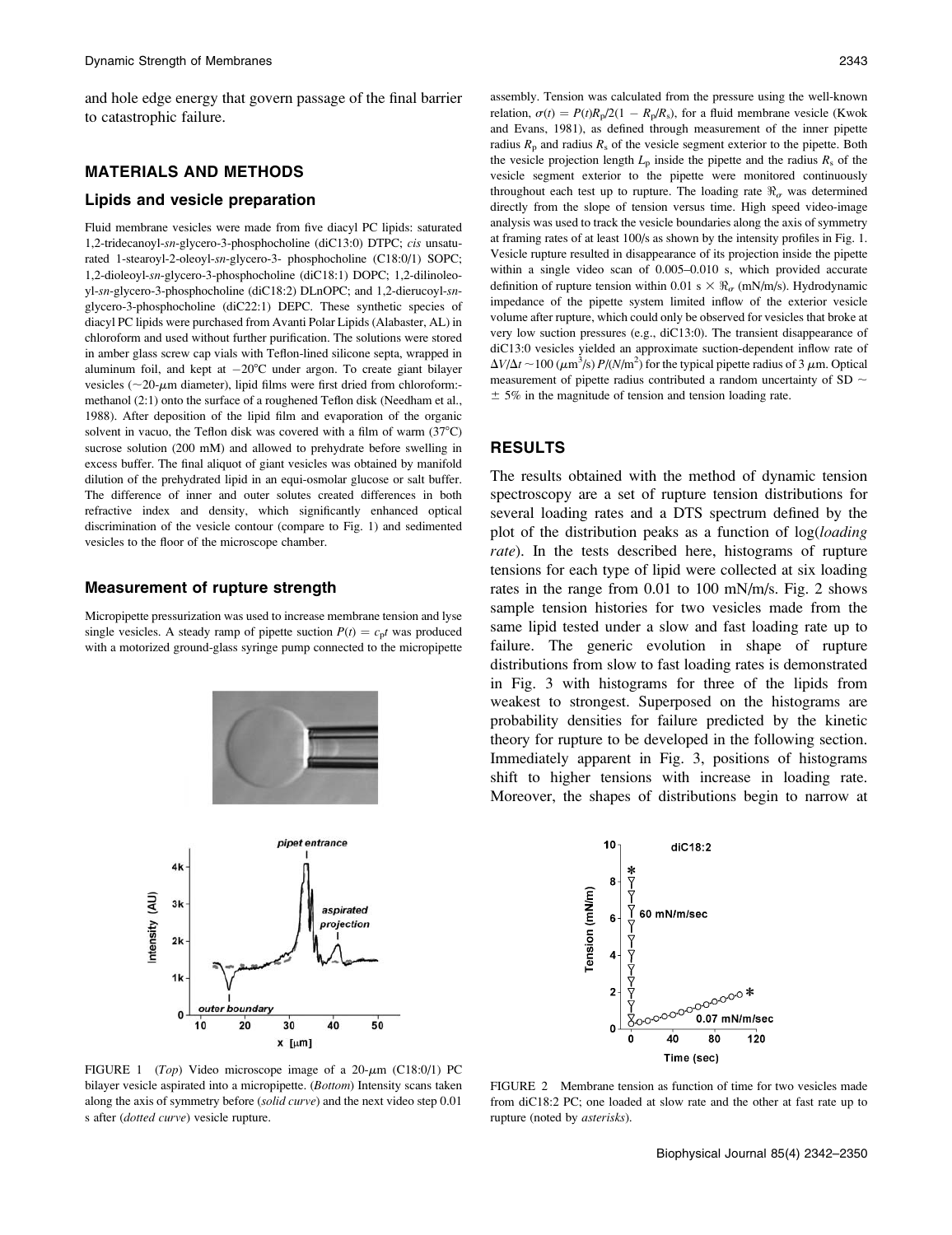

FIGURE 3 Comparative histograms of rupture tensions collected at slow (top row) and fast (bottom row) loading rates for vesicles made from (left) diC13:0 PC, (middle) C18:0/1 PC, and (right) diC22:1 PC. Superposed on each distribution is the probability density for failure predicted by the kinetic model for membrane rupture and the parameters listed in Table 1.

slow rates and broaden asymmetrically on approach to fast rates; the spreads observed in rupture tension are significantly greater than experimental error at all loading rates. As we will show in the Theory section, the generic changes in distribution shape, width, and location with loading rate reveal a switch in impedance to rupture from one kinetic barrier to another. The parameters that characterize these dominant energy barriers can be estimated directly from analysis of the DTS spectrum defined by most frequent rupture tension versus  $log(log{d}$  *rate*) which is plotted for all five lipids in Fig. 4. The fits of the kinetic model to these spectra were used with a set of statistical master equations to predict the probability distributions superposed in Fig. 3. Coincident with evolution in distribution width from narrow to broad, the spectra in Fig. 4 begin with a shallow rise in strength at slow loading rates that crosses over to a steep increase in strength with rate under fast loading. The crossover signifies a switch in dominance by one kinetic barrier to another. Finally, from the perspective of material properties, the DTS plots in Fig. 4 show that the characteristic level of membrane strength increases with lipid chain length and drops dramatically for polyunsaturated chains.

# **THEORY**

The major increase in rupture tension at fast rate compared to slow rate in Fig. 2 clearly demonstrates the intrinsic dynamical connection between membrane strength and



FIGURE 4 Dynamic tension spectra defined by the plots of most frequent rupture tension as a function of log(tension loading rate). Superposed are continuous curves predicted by the kinetic model for membrane rupture and the parameters listed in Table 1.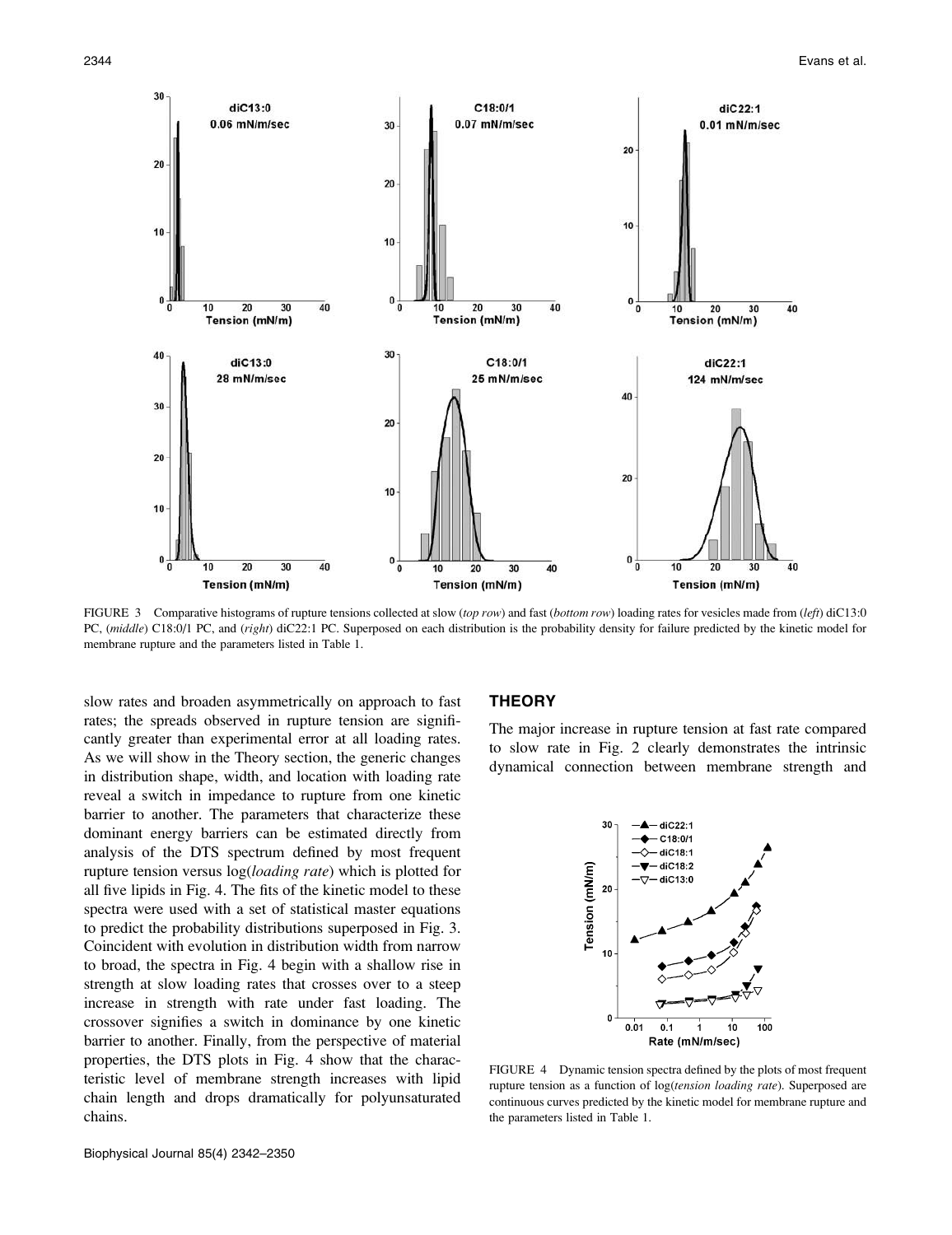survival time. Reduction in the likelihood of membrane survival under stress was appreciated almost a half century ago by Deryagin and Gutop (1962). Building on the classical nucleation theory of Zeldovich (1943) for cavitation in threedimensional liquids, they theorized that the random—but limited—lifetime of a thin fluid film stems from thermally activated nucleation of an unstable hole. In their mesoscopic theory, Deryagin and Gutop used the mechanics of opening a hole in a two-dimensional continuum to describe the energy landscape governing cavitation. Here, the energy of cohesion is defined by the product of a material edge energy,  $\varepsilon$  (energy/length), and the hole perimeter,  $2\pi r$ . Under mechanical tension,  $\sigma$ , the total energy,  $E(r)$ , is lowered through the potential for mechanical work of expansion,  $E(r) \approx (2\pi r)$  $\varepsilon - (\pi r^2) \sigma$ , which becomes the dominant term at large radii.<br>Thus, a maximum in energy occurs at a critical radius  $r = \varepsilon$ Thus, a maximum in energy occurs at a critical radius,  $r_c = \varepsilon$ /  $\sigma$ , and defines the height of the cavitation barrier,  $E_c = \pi \epsilon^2 / \sigma$ .<br>Both height and radial position of this barrier diminish  $\sigma$ . Both height and radial position of this barrier diminish reciprocally under a ramp of tension in the course to rupture. Consequently, as we will show below, the thermallyactivated frequency for hole opening (i.e., passage of the cavitation barrier) is expected to rise rapidly under a tension ramp on a scale defined and bounded by  $\sigma_c = \pi \epsilon^2 / k_B T$ .<br>In more recent times, observations of electrical conc

In more recent times, observations of electrical conductance and transient permeation through solvent-spread membranes (Abidor et al., 1979; Chernomordik et al., 1985, 1987; Glaser et al., 1988) have revealed that a more complex energy landscape governs dynamics of membrane permeation. In particular, fluctuations of voltage-dependent conductance showed that molecular-scale defects arise and vanish spontaneously in membranes. Initially, these transient structures were imagined to be very small hydrophobic pores that quickly round into hydrophilic structures lined with lipid headgroups. Consistent with concepts described earlier by Helfrich (1974), it was expected that rimming the edge with hydrophilic headgroups should diminish the large perimeter energy associated with exposure of hydrocarbon to water and lower the cavitation energy barrier. But perhaps most significant, it was recently demonstrated from careful study of transient bursts in membrane conductance that the spikes in conductance represented sequences of metastable nanopore states originating within the lifetime of a closed metastable defect labeled as a pre-pore state (Melikov et al., 2001). Surprisingly, the results also implied that no more than one defect was likely to exist in the membrane at any time (Melikov et al., 2001). Although the molecular-scale structures of such defects and open holes in membranes remain unknown, these electrical conductance measurements have shown clearly that some type of precursor state must be introduced into the classical theory of cavitation. Hence, in the idealized concept of configurations represented by a radius space, the energy landscape for open holes would commence from an intermediate state following a defect nucleation barrier as schematized in Fig. 5.



FIGURE 5 Schematic of the energy landscape in hole radius space used to model the kinetic process of membrane rupture. The precursor barrier  $E_8$  at  $r_{\delta}$  governs creation of a molecular-scale defect that then either vanishes or passes over the outer cavitation barrier to catastrophic failure. The height  $E_c$ of the cavitation barrier above the metastable state at energy  $E_*$  is set by hole edge energy,  $\varepsilon$ , and mechanical tension,  $\sigma$ ; i.e.,  $E_c - E_* = \pi \varepsilon^2 / \sigma$ .

## Kinetic model for membrane failure

Implicit in the energy landscape sketched in Fig. 5 is the assumption that an unstable hole is linked causally to a particular defect, which is supported by the recent studies of fluctuations in membrane conductance. Thus, although defects may arise anywhere on the membrane, they remain rare, isolated events, that either vanish or occasionally evolve to an unstable hole. Easily understood, membrane rupture is most likely to occur when tension rises above the level where the time needed for passage of the cavitation barrier falls to within the lifetime of a defect. Formulated into a hierarchy of master equations that simulates the stochastic process of failure, our model requires analytical prescriptions for each kinetic rate of barrier passage. Beginning with defect formation, we assume that the energy rises steeply from the ground state and is capped by a sharply-curved barrier at an energy level of  $E_p$  defined initially as  $E_{\delta}$  in the unstressed state. For a sharp barrier, the height  $E<sub>p</sub>$  will diminish under tension in proportion to the effective area of the defect, i.e.,  $E_{\rm p}(\sigma) \approx \tilde{E_{\delta}} - (\pi r_{\delta}^2)\sigma$ . Thus, for a thermally-activated rate<br>of transition  $\sim e^{\kappa n}$  ( $E/k_{\rm p}T$ ) the frequency of defect forof transition  $\sim \exp(-E_p/k_BT)$ , the frequency of defect for-<br>mation v will grow exponentially on a scale of tension mation  $\nu_{o \rightarrow *}$  will grow exponentially on a scale of tension defined by  $\sigma_{\delta} = k_{\text{B}}T/\pi r_{\delta}^2$ , i.e.,

$$
\nu_{o \to *} = \nu_{o\delta} \exp(\sigma/\sigma_{\delta}). \tag{1}
$$

where the rate prefactor  $v_{\text{o}\delta}$  scales as  $\exp(-E_\delta/k_B T)$ . Given<br>a sharp defect barrier, the energy  $F_\text{e}$  of the metastable state a sharp defect barrier, the energy  $E_{\ast}$  of the metastable state that follows will drop from its initial level  $E_0$  by effectively the same amount under tension, i.e.,  $E_* \approx E_o - (\pi r_\delta^2)\sigma$ .<br>Hence, the rate of defect annihilation v would remain Hence, the rate of defect annihilation  $v_{0 \leftarrow *}$  would remain approximately constant as expressed by

$$
\nu_{o \leftarrow *} \approx \nu_{o\delta} \exp(E_o / k_B T). \tag{2}
$$

Finally, rising from the defect state at energy  $E^*$ , the energy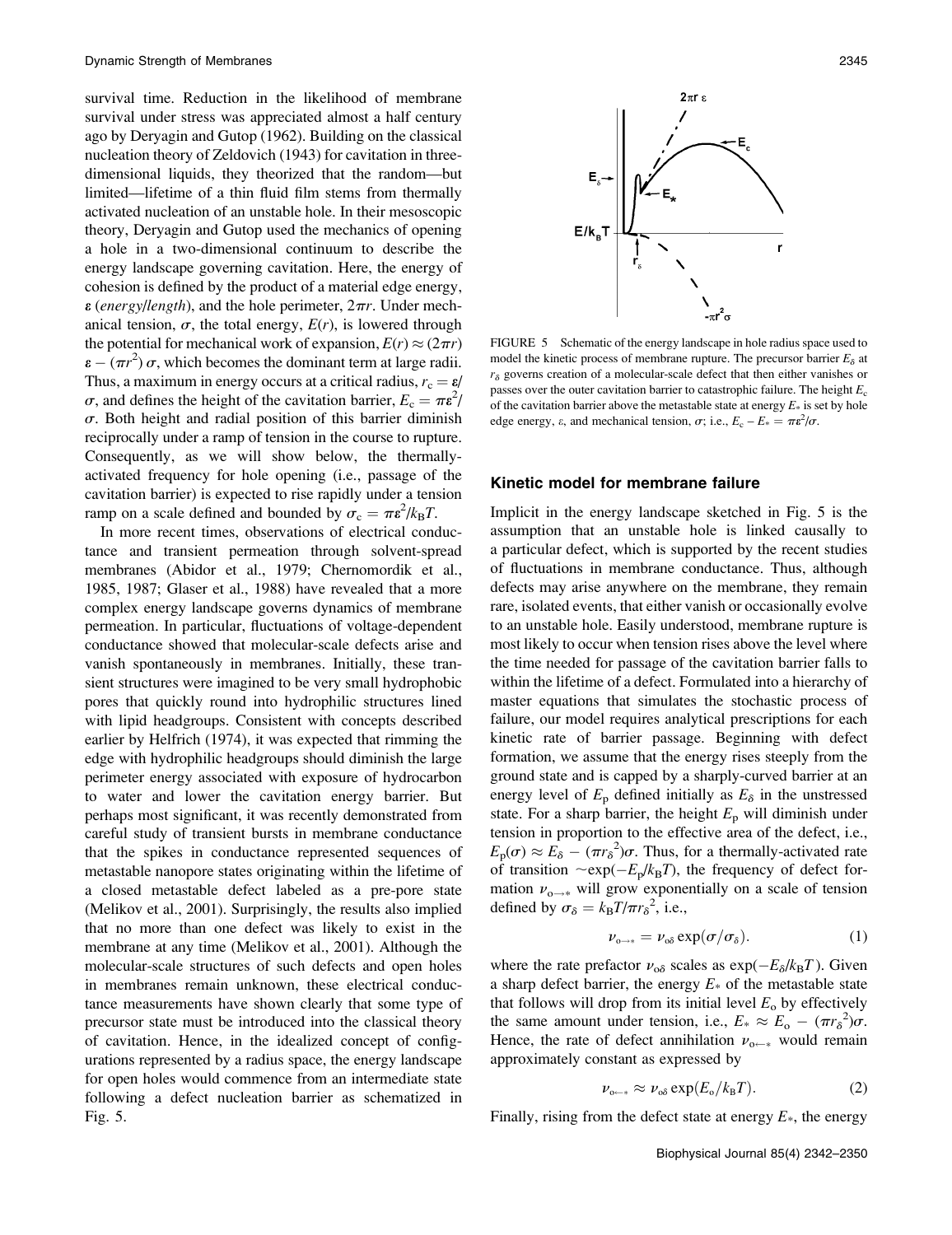landscape is modeled by the mesoscopic mechanics of opening a hole in a continuous material as described above and sketched in Fig. 5. Beyond the cavitation barrier defined by  $E_c = E_* + \pi \epsilon^2 / \sigma$ , an unstable hole opens to cause catastrophic<br>failure of the membrane. Scaling barrier height by thermal failure of the membrane. Scaling barrier height by thermal energy defines the characteristic tension,  $\sigma_c = \pi \epsilon^2 / k_B T$ , for<br>thermal activation i.e., rate  $\approx \exp(-\sigma/\sigma)$ . Because the thermal activation, i.e., rate  $\sim \exp(-\sigma_c/\sigma)$ . Because the outer barrier is inversely proportional to tension in this outer barrier is inversely proportional to tension in this mesoscopic model, we see that a defect cannot become an unstable hole at zero tension and that some level of tension is needed to rupture the membrane. As found by Deryagin and Gutop (albeit expressed in a much less organized relation than given here; Deryagin and Gutop, 1962), the frequency of opening an unstable hole  $\nu_{\ast \rightarrow \text{hole}}$  is predicted to increase dramatically with application of tension up to the level defined by  $\sigma_c$ ,

$$
v_{* \to hole} = v_{\delta c} (\sigma / \sigma_c)^{1/2} \exp(-\sigma_c / \sigma) \quad \{\sigma < \sigma_c\}. \tag{3}
$$

The origin (via Zeldovich) of Eq. 3 comes from Kramers' Brownian-dynamics theory (Kramers, 1940; Hanggi et al., 1990) for thermally-activated escape from a deeply-bound state. Deceptively simple, Kramers' result in the overdamped limit can be summarized in a generic expression for transition (escape) rate, i.e.,  $\nu_{\rightarrow} = (D/l_0 l_{fs}) \exp[-E_b/k_B T]$ .<br>The major factor is exponential dependence on beight of The major factor is exponential dependence on height of the barrier  $E<sub>b</sub>$ , which for two-dimensional cavitation is  $\exp(-\sigma_s/\sigma)$ . The Brownian-diffusive dynamics are embod-<br>ied in an attempt frequency  $D/L$  which is governed by ied in an attempt frequency,  $D/l_o l_{ts}$ , which is governed by a coefficient of damping  $\zeta$  ( $\equiv k_BT/D$ ) and the product of two length scales  $l_0l_{ts}$ . The length  $l_0$  is defined by the thermal spread in bound state local to the minimum. In the context of hole dynamics, fluctuations in bound state are confined by the perimeter-edge energy and thus the thermal spread is approximated by,  $l_0 \approx k_B T/(2\pi\epsilon)$ . The other length,  $l_{ts}$ , is the energy-weighted width of the transition state. Governed by the fall in energy away from the top of the cavitation barrier, the Gaussian approximation,  $l_{ts} \approx (k_B T/\sigma)^{1/2}$ . As a conse-<br>quence of the variable barrier width the attempt frequency in  $\pi (r - r_c)^2 \sigma$ , the thermal barrier width can be estimated by<br>e. Gaussian approximation  $1 \approx (k \tau / \sigma)^{1/2}$ . As a consequence of the variable barrier width, the attempt frequency in Eq. 3 is modulated by a weak tension-dependent function  $(\sigma/\sigma_c)^{1/2}$ . Taken together, these approximations predict an attempt frequency prefactor  $\nu_{\delta c}$  that depends on the ratio of the tension scale to damping coefficient,  $\nu_{\delta c} \approx 2\pi^{1/2}\sigma_c/\zeta$ .

Continuing with the perspective of Kramers' theory, it follows that the frequency  $v_{\alpha\delta}$  for spontaneous nucleation of defects should vary as  $v_{\infty} \sim [k_B T / (\zeta r_\delta^2)] \exp(-E_\delta / k_B T)$ , if  $r^{-2}$  is used to approximate the product  $l \ell$ . As above a ratio  $r_{\delta}^{2}$  is used to approximate the product  $l_{\rm o}l_{\rm ts}$ . As above, a ratio of thermal tension scale to damping coefficient sets the scale for attempt frequency and we obtain the expression,  $v_{\alpha\delta}$  $\sim (\pi \sigma_{\delta}/\zeta) \exp(-E_{\delta}/k_{\rm B}T)$ . Thus, if a common factor  $\zeta$ <br>characterizes damning of Brownian fluctuations over the characterizes damping of Brownian fluctuations over the entire energy landscape, the attempt frequency  $v_{\delta c}$  for passage of the cavitation barrier should be directly related to the spontaneous frequency  $v_{\alpha\delta}$  of defect formation through

the height of the defect barrier, i.e.,  $\nu_{\delta c}/\nu_{\delta} \approx (\sigma_c/\sigma_{\delta})\exp(E_{\delta}/\sigma_{\delta})$  $k_BT$ ). Although hypothetical, the assumption of a nearlyconstant damping factor is not unreasonable given the very small area compressibility of biomembranes (Rawicz et al., 2000). Very small compressibility implies that changes in area caused by defect creation/annihilation and fluctuations in hole size would produce in-plane collective flows at essentially constant surface density. For simple radial flow, membrane surface-shear viscosity  $\eta_{\rm m}$  determines the damping of circular fluctuations (i.e.,  $\zeta \approx 4\pi \eta_m$ ). Completely obscure in this type of mesoscopic model, the frequency scales  $v_{\alpha\delta}$  and  $v_{\delta c}$  could involve an unknown prefactor ascribed to the number of sites  $N_{\delta}$  for defect formation in a macroscopic membrane. However, as noted above, careful study of fluctuations in membrane conductance indicate that only a single defect state is likely to exist in the membrane at any time (Melikov et al., 2001). So we neglect the putative factor  $N_{\delta}$ , which in any case merely remains a hidden homogeneous constant that arbitrarily scales time.

#### Dynamic regimes of membrane strength

The hypothesis is that membrane rupture arises from one unstable hole and that this hole must evolve during the lifetime of a particular defect. Hence, with the frequencies defined by Eqs. 1–3, we employ the following hierarchy of statistical (Markov) master equations to predict the causal sequence of defect formation and annihilation or evolution to an unstable hole:

$$
dS_{o}(t)/dt = -\nu_{o \to *} S_{o}(t) + \nu_{o \to *} S_{*}(t);
$$
  
\n
$$
dS_{*}(t)/dt = -[\nu_{o \to *} + \nu_{* \to hole}]S_{*}(t) + \nu_{o \to *} S_{o}(t);
$$
  
\n
$$
dS_{hole}(t)/dt = \nu_{* \to hole} S_{*}(t).
$$
\n(4)

 $S<sub>o</sub>(t)$ ,  $S<sub>*</sub>(t)$ , and  $S<sub>hole</sub>(t)$  are the probabilities of being in the defect-free ground state, metastable state, and ruptured state respectively. The last equation specifies the probability density for rupture events in a window of time  $t \to t + \Delta t$ , i.e.,  $p_{\text{rup}}(t) = dS_{\text{hole}}(t)/dt$ . Under a ramp of tension  $\sigma(t) =$  $\Re_{\sigma}t$ , the distribution of rupture times is transformed by loading rate  $\Re_{\sigma}$  (=  $d\sigma/dt$ ) into the distribution of rupture tensions, i.e.,  $p_{\text{rup}}(\sigma) = \nu_{* \to \text{hole}} S_*(\sigma)/\Re_{\sigma}$ .

Simple inspection of the energy landscape (Fig. 5) shows that the outer cavitation barrier will fall below the defect barrier when tension rises above a level such that  $(E_{\delta} - E_{\delta})/E_{\delta}$ <br> $E_{\delta} = E_{\delta} / E_{\delta}$ . As a consequence, the model predicts two  $k_{\rm B}T > \sigma_{\rm c}/\sigma$ . As a consequence, the model predicts two distinct regimes in the spectrum of rupture tension as a function of loading rate. First, a high strength regime at fast loading rates arises when rupture is limited by creation of a defect. Second, a low strength regime at slow loading rates arises when rupture is limited by opening of a hole (i.e., passage of the cavitation barrier) within the lifetime of a defect. In each regime away from the crossover, the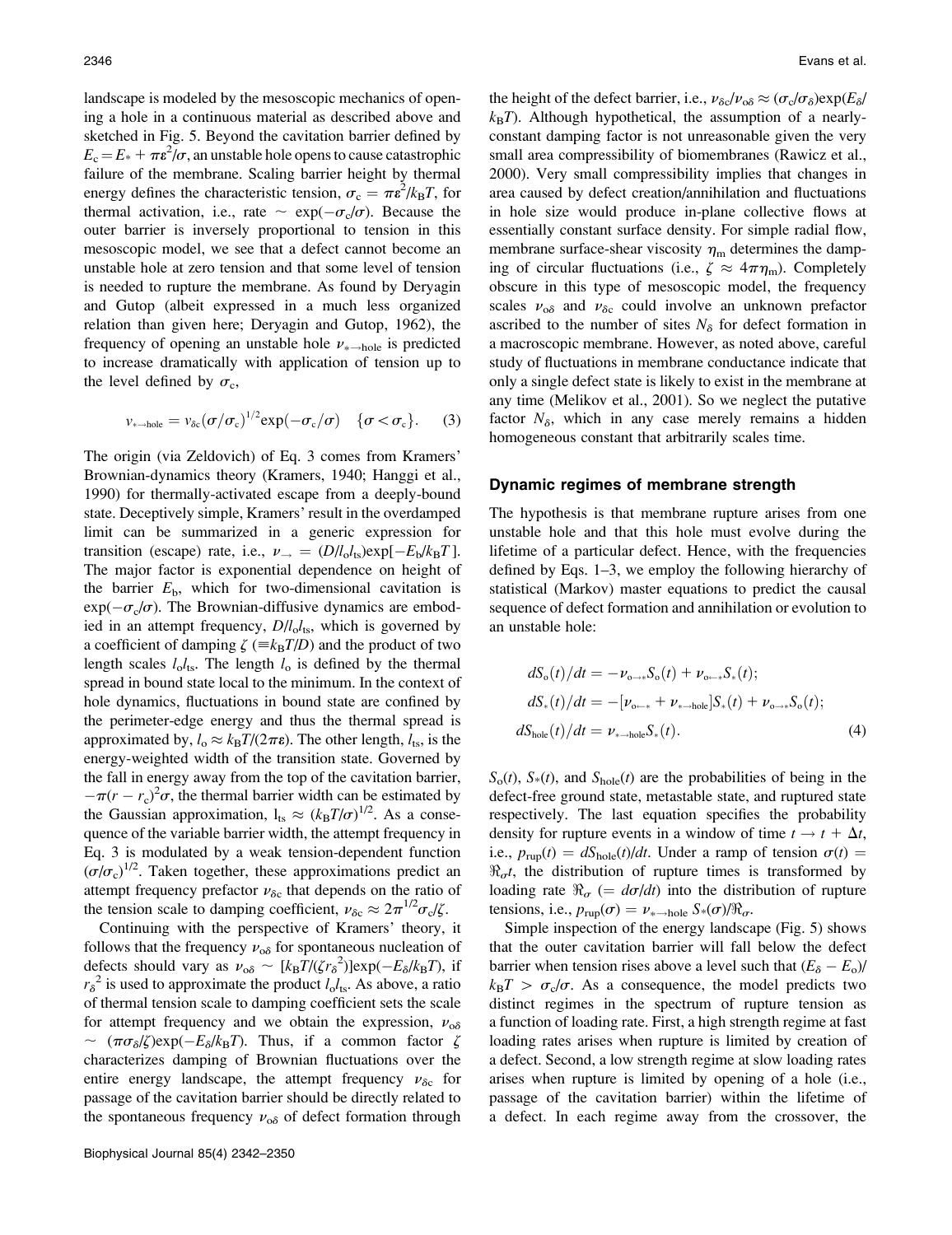statistics of transitions can be approximated by solution to a single Markov equation using one of the following expressions for the limiting transition rate  $\nu[\sigma(t)]$ :

$$
\begin{aligned} \text{Defect-limited: } & \nu(\sigma) \approx \nu_{\text{ob}} \exp(\sigma/\sigma_{\text{a}});\\ \text{Cavitation-limited: } & \nu(\sigma) \approx \nu_{\text{oc}}'(\sigma/\sigma_{\text{c}})^{1/2} \exp(-\sigma_{\text{c}}/\sigma) \\ & \{\sigma < \sigma_{\text{c}}\}. \end{aligned} \tag{5}
$$

Please note that the passage of the cavitation barrier must occur within the lifetime of a defect; thus, the effective frequency scale for the cavitation-limited regime depends on defect annihilation, i.e.,  $v'_{\delta c} \approx v_{\delta c} \exp(-E_0 / k_B T)$  or  $\sim v_{\delta \delta}$ <br>exp( $E_0 = E/k_B T$ ). When dominated by one barrier, the  $\exp(E_{\delta} - E_0/k_B T)$ . When dominated by one barrier, the distribution of nupture events in time becomes  $p(t)$ distribution of rupture events in time becomes  $p(t) =$  $\nu(t) \exp\{-\int_{0-t} \nu(t')dt'\}$ , and the distribution of rupture<br>tensions is again obtained through transformation by tensions is again obtained through transformation by the loading rate,  $p(\sigma) = [\nu(\sigma)/\Re_{\sigma}] \exp\{-(1/\Re_{\sigma})f\}$ <br> $\nu(\sigma)/d\sigma'$ . The peak in the tension distribution (reine ioading rate,  $p(\sigma) = [p(\sigma)/\pi_{\sigma}]exp(-1/\pi_{\sigma})]_{0\to\sigma}$ <br>  $p(\sigma')d\sigma'$ . The peak in the tension distribution (most frequent rupture) defines the rupture strength,  $\sigma$ , expected at the loading rate  $\Re_{\sigma}$ . The dependence of expected strength  $\sigma$ on loading rate is easily derived from the maximum of the probability distribution  $\partial p/\partial \sigma = 0$ , which yields the generic relation,  $\nu(\sigma) = \Re_{\sigma} {\partial \log(\nu) / \partial \sigma}_{\sigma=\sigma}$ . With this expression and the frequencies of barrier passage given in Eq. 5, the regimes of strength dominated by each barrier are predicted as functions of loading rate:

$$
\begin{aligned} \text{Defect-limited: } & \sigma/\sigma_{\delta} \approx \text{Log}_{\text{e}}(\Re_{\sigma}/\nu_{\text{o}\delta}\sigma_{\delta});\\ \text{Cavitation-limited: } & -\sigma_{\text{c}}/\sigma + \text{Log}_{\text{e}}[(\sigma/\sigma_{\text{c}})^{5/2}/(1+\sigma/2\sigma_{\text{c}})]\\ & \approx \text{Log}_{\text{e}}(\Re_{\sigma}/\nu_{\delta\text{c}}'\sigma_{\text{c}}). \end{aligned} \tag{6}
$$

The defect-limited regime is a simple straight line with slope  $\sigma_{\delta}$ , which extrapolates to a loading rate intercept given by,  $\Re_{\sigma}^{\circ} = \nu_{\circ} \sigma_{\delta}$ . By comparison, the cavitation-limited regime is a shallow nonlinear curve that rises very slowly as rate is a shallow nonlinear curve that rises very slowly as rate increases over many orders of magnitude. The distinctly different shapes of the two limiting regimes result in a prominent crossover in membrane strength when the loading rate is fast enough to rapidly suppress the outer cavitation barrier leaving the defect barrier as the dominant impedance to rupture. As we will show next, estimates of the parameters governing strength can usually be obtained by matching Eq. 6 to the appropriate portions of an experimental spectrum. However, match of the full solution of the Markov process (Eq. 4) to the measured distributions provides the best quantification of the kinetic parameters and is also needed to place a bound on the metastable state energy  $E_{\rm o}$ .

# ANALYSIS OF EXPERIMENTS

Analysis of a complete membrane rupture experiment is best begun by matching the strength regimes in Eq. 6 to appropriate segments of a DTS spectrum. The tests of C18:0/1 (SOPC) vesicles are well suited to demonstrate the coarsegrained methods used to analyze each strength regime. However, clear identification of both regimes can be difficult when the frequency of defect formation is either very small (e.g., diC22:1) or very large (e.g., diC13:0). In such cases, parameter estimates can be readily obtained for one regime; but full analysis of the tension distributions at all rates is needed to accurately specify parameters of the other regime.

As shown with the SOPC spectrum in Fig. 6 top, the first step was to match a straight line to the high strength data at fast loading rates  $>10$  mN/m/s, consistent with the defect-limited regime of strength shown in Eq. 6. The outcome was a spontaneous rate for defect formation  $\nu_{\rm o\delta} \approx 0.18/\rm s$ ) and a tension scale  $\sigma_{\delta} = k_{\rm B}T/r_{\delta}^2 \approx 4$  pN) set by defect size. The next step was to match the cavitation-limited regime to the next step was to match the cavitation-limited regime to the lower level of rupture tension at slow loading rates. As seen in Fig. 6 bottom, fit of the cavitation-limited regime was much less sensitive to the choice of parameters defined by the edge



FIGURE 6 Demonstration of the initial step in analysis of DTS measurements using the spectrum from tests on C18:0/1 PC vesicles. (Top) A straight line fit to high strengths at fast loading rates represents defect-limited kinetics. The intercept and slope of this line reveal the spontaneous frequency for formation of defects,  $v_{\alpha\delta} \sim 0.18/s$ , and tension scale for rate exponentiation,  $\sigma_{\delta} \sim 4$  mN, as set by defect area (i.e.,  $\sigma_{\delta} = k_B T / \pi r_{\delta}^2$ ).<br>(*Bottom*) Three shallow curved regimes matched to the slowest looding rate (Bottom) Three shallow-curved regimes matched to the slowest loading rate result represent cavitation-limited kinetics. As noted on the figure and described in the text, each of these curves depends on a second tension scale,  $\sigma_c$ , which is set by hole edge energy (i.e.,  $\sigma_c = \pi \epsilon^2 / k_B T$ ), and an attempt<br>frequency  $\mu_c$ , for passage of the covitation begins To fit the data over an frequency,  $v_{\delta c}$ , for passage of the cavitation barrier. To fit the data over an extended span in loading rate, the parameter values were restricted to  $\sigma_c \approx$ 130 mN/m with corresponding rate scale  $v_{\delta c} \sim 10^7$ /s.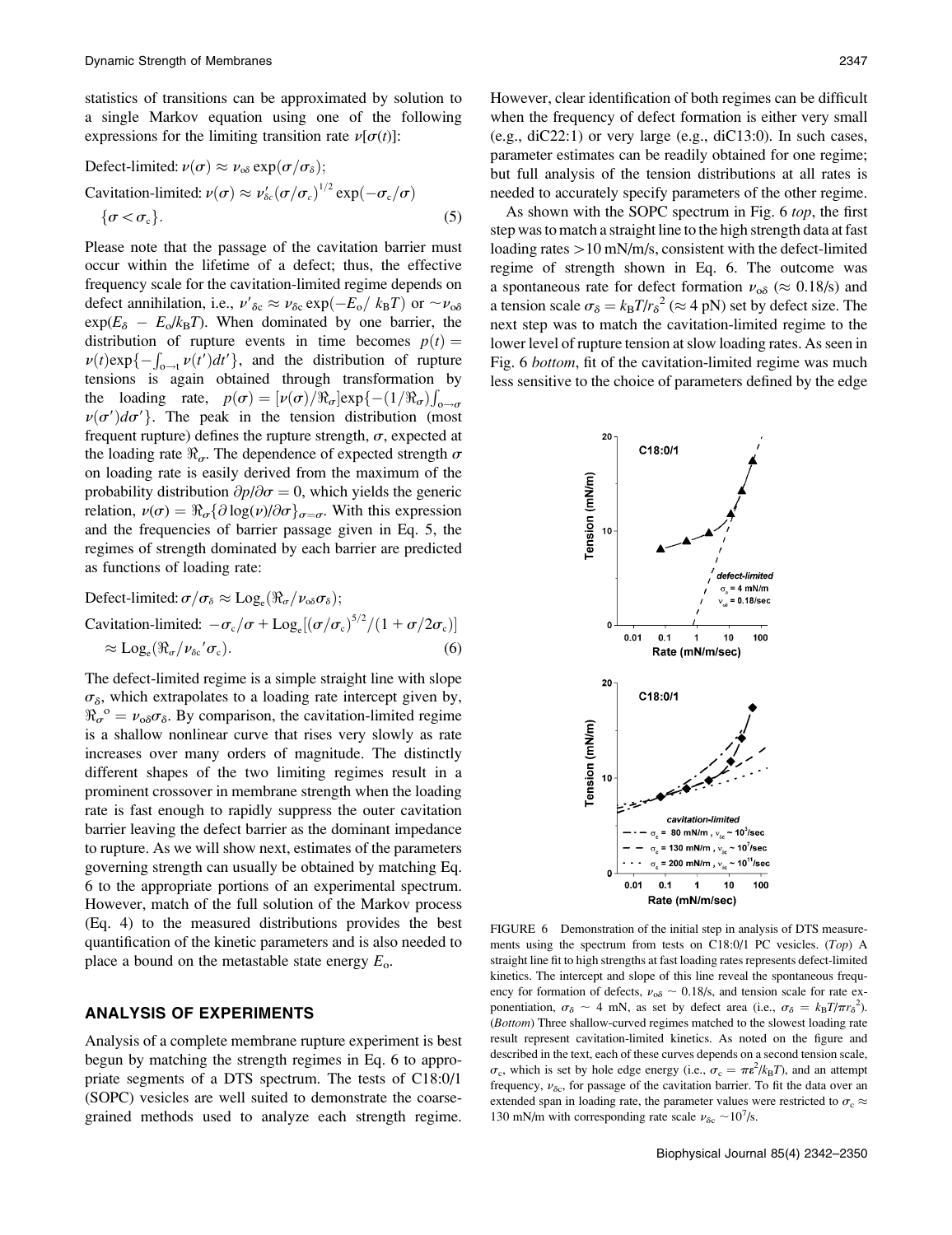energy (tension scale  $\sigma_c = \pi \epsilon^2 / k_B T$ ) and attempt rate  $\nu'_{\delta c}$ . If only required to fit the rupture strength at one value, a mere twofold change of tension scale in a cavitation-limited regime was accompanied by a many orders-of-magnitude change in the rate scale (e.g.,  $v'_{\delta c} \sim 10^3 - 10^{11} / \text{s}$  for  $\sigma_c \sim 80 - 200 \text{ mN/m}$ ). However, extending the fit to cover a large span in loading rate (e.g., 0.07–3 mN/m/s) significantly narrowed the range of acceptable values to  $\sigma_c \sim 120-140$  mN/m (i.e.,  $\epsilon \sim 13 \pm 0.5$ pJ/m) and  $\nu_{\delta c} \sim 10^6 - 10^7$ /s. Using these parameter estimates and the Markov equations (Eq. 4), the final step in data analysis was to refine the values by matching the probability densities for failure to all of the histograms at different loading rates. Examples of tension distributions that result from this procedure are superposed on the histograms in Fig. 3 and the continuous spectra of rupture strength are plotted with the data for most frequent rupture tension in Fig. 4. Here, fits to tension distributions measured in the crossover region from the cavitation-limited to defect-limited regime were particularly useful for restricting the model parameters in difficult cases like diC13:0 and diC22:1. The reason is that in the crossover region, a distribution is narrow and rises steeply on the low tension side of the peak but is broadened significantly and falls more gradually on the high tension side. The asymmetry stems from a major difference in kinetic impedance between the two cavitation and defect barriers under tension.

In the final step of fitting probability densities to the measured histograms of tension, the metastable state energy  $E<sub>o</sub>$  became an additional parameter. Because of the enormous difference in timescales between cavitation-limited and defect-limited kinetics, the kinetics of hole opening are bounded by the lifetime of the metastable state, which is effectively determined by the reciprocal of the rate of defect annihilation,  $\nu_{o \leftarrow *} \approx \nu_o \exp(E_o / k_B T)$ . Hence, the frequency scale for excitations local to the metastable state depends on the exponential weight,  $\exp[-(E_{\delta} - E_0)/k_B T]$ . In matching<br>all of the distributions for the five linids, the only clear all of the distributions for the five lipids, the only clear requirement for optimal fit was a lower bound of  $0-3$   $k_BT$  on the values of  $E_0$  relative to the defect-free ground state. As such, the distributions of rupture tension under slow loading were indistinguishable for any higher value of  $E_0$  given a commensurate increase in height of the defect barrier  $E_{\delta}$ . Signified by the asterisk in Table 1, values of  $v_{\delta c}$  are given for a lower bound of  $E_0 \sim 0$   $k_B T$ ; for  $E_0 \sim 3$   $k_B T$ , the values shift upward by an order of magnitude.

TABLE 1 Material parameters that govern strength of PC membranes

|         |      |          |      | $v_{\infty}$ s <sup>-1</sup> $\sigma_{\delta}$ mN/m $r_{\delta}$ nm $v_{\delta}$ c* s <sup>-1</sup> $\sigma_{\rm c}$ mN/m $\varepsilon$ pJ/m |     |      |
|---------|------|----------|------|----------------------------------------------------------------------------------------------------------------------------------------------|-----|------|
| diC13:0 | 8.0  | $\sim$ 3 |      | $0.66 \sim 1 \times 10^6$                                                                                                                    | 30  | 6.2  |
| diC18:2 | 2.0  | 3.5      |      | $0.61 \sim 1 \times 10^6$                                                                                                                    | 30  | 6.3  |
| diC18:1 | 0.22 | 4.0      | 0.57 | $\sim$ 3 $\times$ 10 <sup>6</sup>                                                                                                            | 102 | 11.5 |
| C18:0/1 | 0.18 | 4.0      | 0.57 | $\sim$ 5 $\times$ 10 <sup>6</sup>                                                                                                            | 130 | 13   |
| diC22:1 | 0.09 | 4.5      |      | $0.54 \sim 8 \times 10^6$                                                                                                                    | 220 | 17   |

The parameters listed in Table 1 were used to the compute the final tension distributions for each type of lipid bilayer as seen in Fig. 3 and the continuous DTS curves in Fig. 4. The most pronounced variations of parameters in Table 1 are among the values for spontaneous frequency of defect formation,  $\nu_{\alpha\delta}$ , and edge energy,  $\varepsilon$ . Immediately apparent based on our previous measurements of membrane elasticity and thickness properties (Rawicz et al., 2000), the variations in edge energy,  $\varepsilon$ , and the barrier energy,  $E_{\delta}$ , that governs frequency of defect formation,  $v_{\alpha\delta}$ , can be correlated to changes in membrane bending stiffness (Fig. 7 top) and hydrocarbon thickness (Fig. 7 bottom), respectively. In the latter case, the barrier energies were calculated from the ratios of tension and frequency scales in Table 1 according to the relation,  $E_{\delta}/k_{\rm B}T \approx \text{Log}_{\rm e}(\sigma_{\delta}/\sigma_{\rm c}) + \text{Log}_{\rm e}(\nu_{\delta c}/\nu_{\rm o\delta})$ , which assumes that a common damping coefficient characterizes both defect and hole dynamics.



FIGURE 7 (Top) Correlation of hole edge energy from Table 1 to membrane elastic-bending stiffness as measured by micromechanical tests (Rawicz et al., 2000). (Bottom) Correlation of defect barrier energy estimated from the ratios of tension ( $\sigma_{\delta}/\sigma_{c}$ ) and frequency ( $\nu_{\delta c}/\nu_{o}$ ) scales in Table 1 to membrane core-hydrocarbon thickness as derived from x-ray diffraction measurements (Rawicz et al., 2000). Described in the text, defect barrier energy is defined by  $E_8/k_BT \approx \text{Log}_e(\sigma_8/\sigma_c) + \text{Log}_e(\nu_{\delta c}/\nu_o)$ . The open circles are values of  $v_{\delta c}$  in Table 1 based on a lower bound of  $E_0 \sim$ 0  $k_BT$ . At  $E_o \sim 3 k_BT$ , values of  $\nu_{\delta c}$  are increased 10-fold and barrier energies shift upward correspondingly.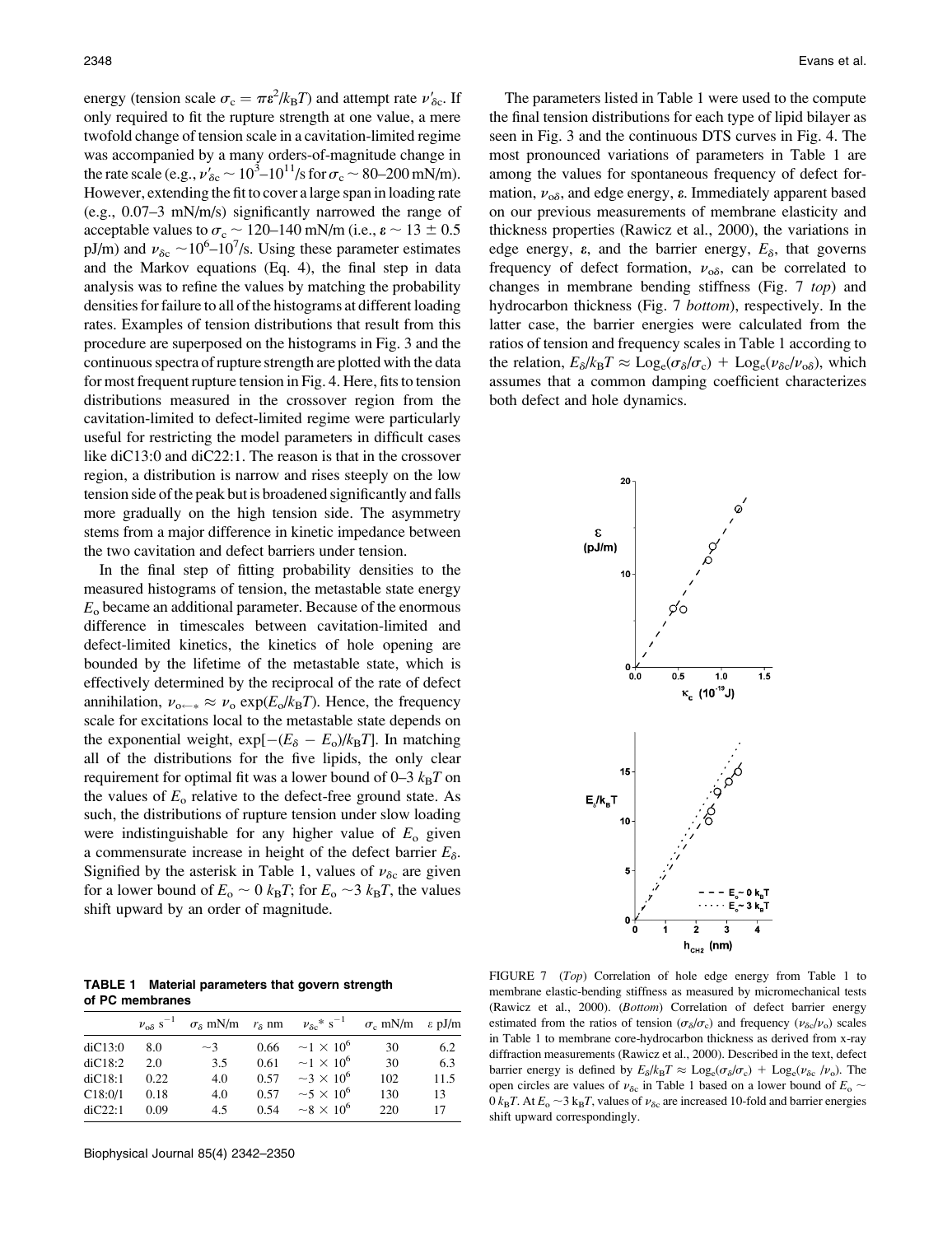## CONCLUSIONS

For fluid membranes made from five diacyl PCs, we find two distinct regimes of rupture strength as a function of dynamic loading. Under very slow ramps of tension, a low strength regime appears where rupture tension increases weakly with ramp rate (i.e., only  $\sim$  1–2 mN/m over at least two orders of magnitude in rate) and the tension distributions are very narrow. But under fast ramps of tension, a high strength regime emerges where rupture tension rises dramatically (as much as 10 mN/m change for an order-of-magnitude increase in rate) and the tension distributions are significantly broadened. In earlier work (Evans and Ludwig, 2000), we tested rupture strength versus loading rate for three of these lipids up to  $\sim$ 10 mN/m/s but were puzzled that predictions of the cavitation theory always failed to curve upward fast enough to match rupture tensions at the fastest rates as demonstrated in Fig. 6 bottom. Hence, our experimental system was redesigned to enable precision detection of vesicle boundary displacements at 50-fold faster video rates and to provide fivefold faster pressure ramps. Using the new apparatus, the original tests were redone with an increase in statistics from  $\sim$ 40 to  $\sim$ 100 vesicles at each rate and additional tests were performed at significantly faster loading rates (i.e.,  $>$  20 mN/m/s in Figs. 4 and 6). Since the rupture strengths continued to depart from the cavitation prediction at the highest rates in direct proportion to  $log(log{d}$  rate), it was clear that some type of defect is nucleated before hole opening. As such, membrane rupture is most likely to occur when tension rises above the level where the time needed for passage of the cavitation barrier falls to within the lifetime of a defect. Based on this model, both the shape and functional form of each rupture distribution are well predicted by a Markov sequence where the rupture process begins with nucleation of a nanoscale defect that then either disappears or evolves to become an unstable hole.

As emphasized earlier, similar concepts arose from the early studies on electrical conductance, transient permeation, and breakdown of solvent-spread membranes under constant tension (Abidor et al., 1979; Chernomordik et al., 1985, 1987; Glaser et al., 1988; Barnett and Weaver, 1991). But the most relevant evidence in support of the stochastic events described by our model comes from the recent detailed study (Melikov et al., 2001) of fluctuations in membrane conductance under low voltages. Here, it was found that bursts of transient,  $\sim$ 1-nm holes open and close within the lifetime of a pre-pore defect state (Melikov et al., 2001). Moreover, it was concluded that the pre-pore defect must be a local-isolated nonconductive state distinct from the closed ground state. Significantly, our DTS experiments imply that nucleation begins with a defect of  $\sim$ 1-nm cross-section and that the defect lifetime ranges from  $\sim 0.1$  s to 10 s, which is similar to the survival of the pre-pore state deduced from bursts in electrical activity. Also consistent with other experiments, the edge energies in Table 1 are within the span of  $\sim$ 10–20 pJ/m found in earlier studies using natural lecithins (Harbich and Helfrich, 1979; Chernomordik et al., 1985) and  $\sim$ 10 pJ/m found in vesicle electroporation experiments using synthetic C18:0/1 PC (Zhelev and Needham, 1993). Given the added complexity of electric fields plus the presence of organic solvent in the case of the BLM experiments, the consistency between parameters obtained from electrical permeation and our mechanical DTS experiments (Table 1) strongly supports the efficacy of the simple kinetic model.

In addition to the consistency with electrical conductance and permeation experiments just described, correlations of edge energy and defect barrier energy to membrane elasticity and thickness reinforce basic tenets of the kinetic model and provide important insights into the material determinants of strength. First, for reasons noted earlier, edge energy is expected to depend in some way on membrane bending rigidity based on the traditional concept of a roundedhydrophilic edge lined with lipid headgroups. But more subtle, the linear correlation between edge energy and bending stiffness in Fig. 7 *top* yields a length  $k_c/\epsilon \approx 7$  nm that is much larger than the  $\sim$ 2-nm thickness for a monolayer. Based on simple energetic concepts, this length should characterize the effective radius of curvature for the edge. As such, the large length scale seems to indicate that the edge shape for a membrane hole is much flatter than a circular contour. Concomitantly, the acyl chains would deviate significantly from the surface normal and appear to be sheared relative to the membrane plane. Moreover, the edge region would encompass a large number of lipids. Perhaps coincidental, snapshots of pore formation obtained recently in molecular dynamics simulations of a membrane under mechanical stress seem to exhibit similar cusplike shapes (D. P. Tieleman, H. Leontiadov, A. E. Mark, and S.-J. Marrink, unpublished results). In addition, although the range is limited, it is interesting that the estimated heights of defect barriers increase in proportion to membrane-hydrocarbon thickness (compare to Fig. 7 bottom). Assuming that barrier energy vanishes at zero thickness, the proportionality is estimated to be  $\sim$  4–5  $k_BT$  per nm. This energy per length is severalfold less than expected for exposure of the acyl chains to water, which seems consistent with a hole edge bordered with lipid headgroups. As a corollary to the barrier heights plotted in Fig. 7 bottom, the ratios  $\sigma_c/v_{\delta c}$  of tension scale to attempt frequency in Table 1 provide an upper bound on the coefficient for damping of Brownian excitations in lipid membranes. Because of the weak sensitivity of the cavitation-limited regime to changes in attempt frequency as shown in Fig. 6 *bottom*, the bound on damping coefficient can only be narrowed to an order-of-magnitude range, i.e.,  $\zeta$  $\sim 1 \times 10^{-4}$  mN s/m (or  $\sim$ 1  $\times$  10<sup>-5</sup> mN s/m for  $E_{\rm o}$   $\sim$ 3  $k_{\rm B}T$ ).

In regard to dynamics, our observation that projection lengths always vanished within one video time step  $(\sim 0.005 - 0.010 \text{ s})$  sets an upper bound to hole opening time. If we neglect the drag of water on the membrane,